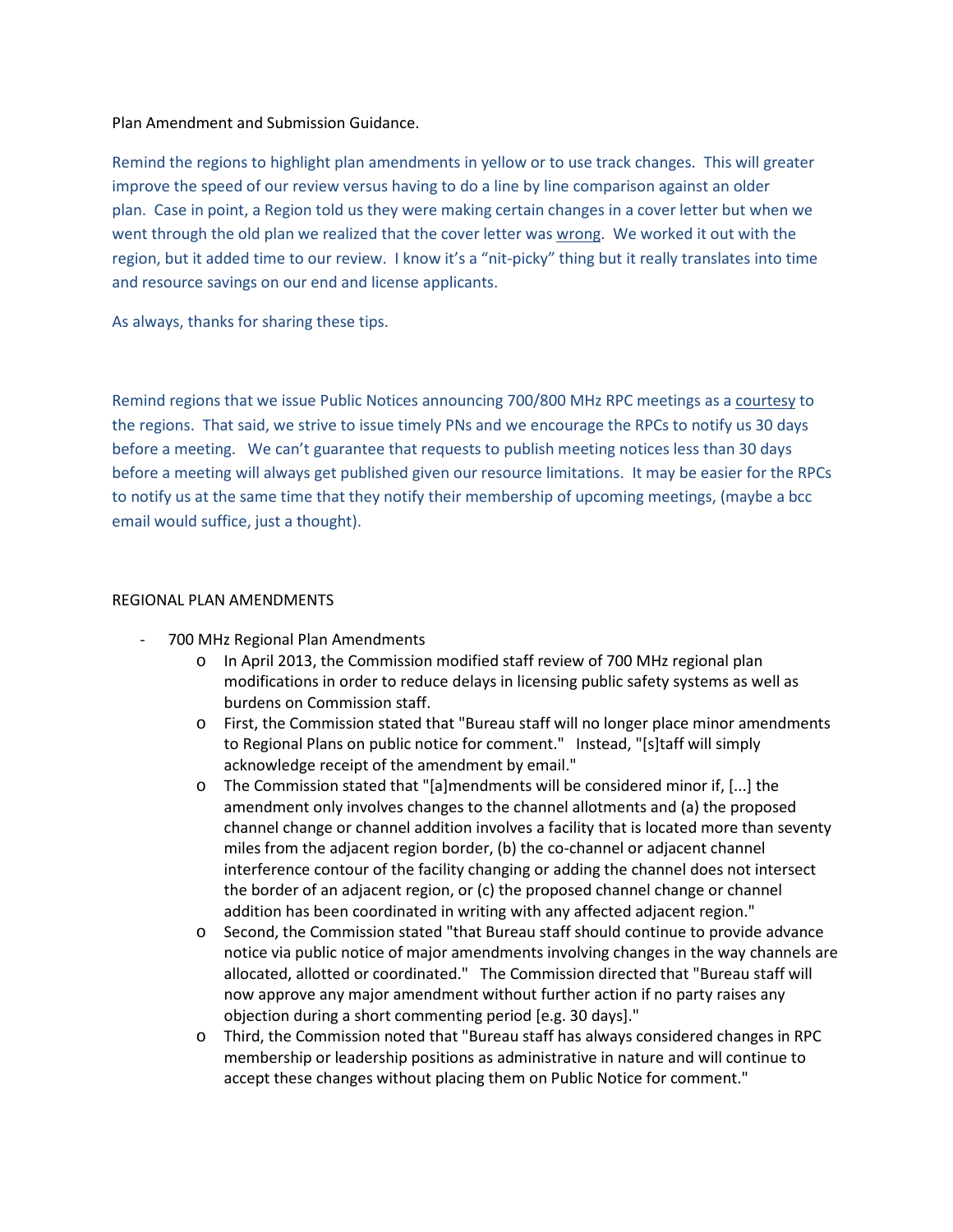- o Although the Commission streamlined the process for internal review of regional plan modifications, the Commission stated that "RPCs shall continue to notify the Bureau and adjacent regions of any proposed modification to their Commission-approved regional plan as required under Section 90.527(b) of our rules." The Commission stated that "[t]his requirement ensures transparency and integrity in the regional planning process."
- 800 MHz NPSPAC Regional Plan Amendments
	- o Staff Review of 800 MHz NPSPAC Regional Plan Amendments are different than 700 MHz.
	- o First, all 800 MHz rebanding related amendments will be treated under streamlined staff review procedures.
	- o Second, all non-rebanding substantive plan amendments, including changes to channel allocations within the region, technical parameters, or procedures for assigning channels, will be subject to
		- (a) standard notice and comment procedures; and
		- (b) adjacent region concurrence.

## **ELIGIBILITY**

- 700 MHz Eligibility
	- o For 700 MHz narrowband spectrum, eligibility is determined by Federal statute (47 U.S.C. 337(f)), FCC regulations (Section 90.523) and FCC precedent. The statutory eligibility criteria boils down to whether the entity at issue provides "public safety services" as defined below:

(f) Definitions

For purposes of this section:

(1) Public safety services

The term "public safety services" means services—

(A) the sole or principal purpose of which is to protect the safety of life, health, or property;

(B) that are provided—

(i) by State or local government entities; or

(ii) by nongovernmental organizations that are authorized by a governmental entity whose primary mission is the provision of such services; and

(C) that are not made commercially available to the public by the provider.

For example, a state or local governmental entity generally would be eligible to use 700 MHz narrowband spectrum so long as they provide "public safety services" - the sole or principal purpose of which is to protect the safety of life, health and property.

- 800 MHz Eligibility
	- o For 800 MHz NPSPAC, Section 90.20 of the Commission's rules governs eligibility. So going forward, just keep in mind that the use of 700 MHz public safety spectrum is governed by statute and is more restrictive than the eligibility rule in Section 90.20, which governs 800 MHz, as well as VHF and UHF public safety spectrum.